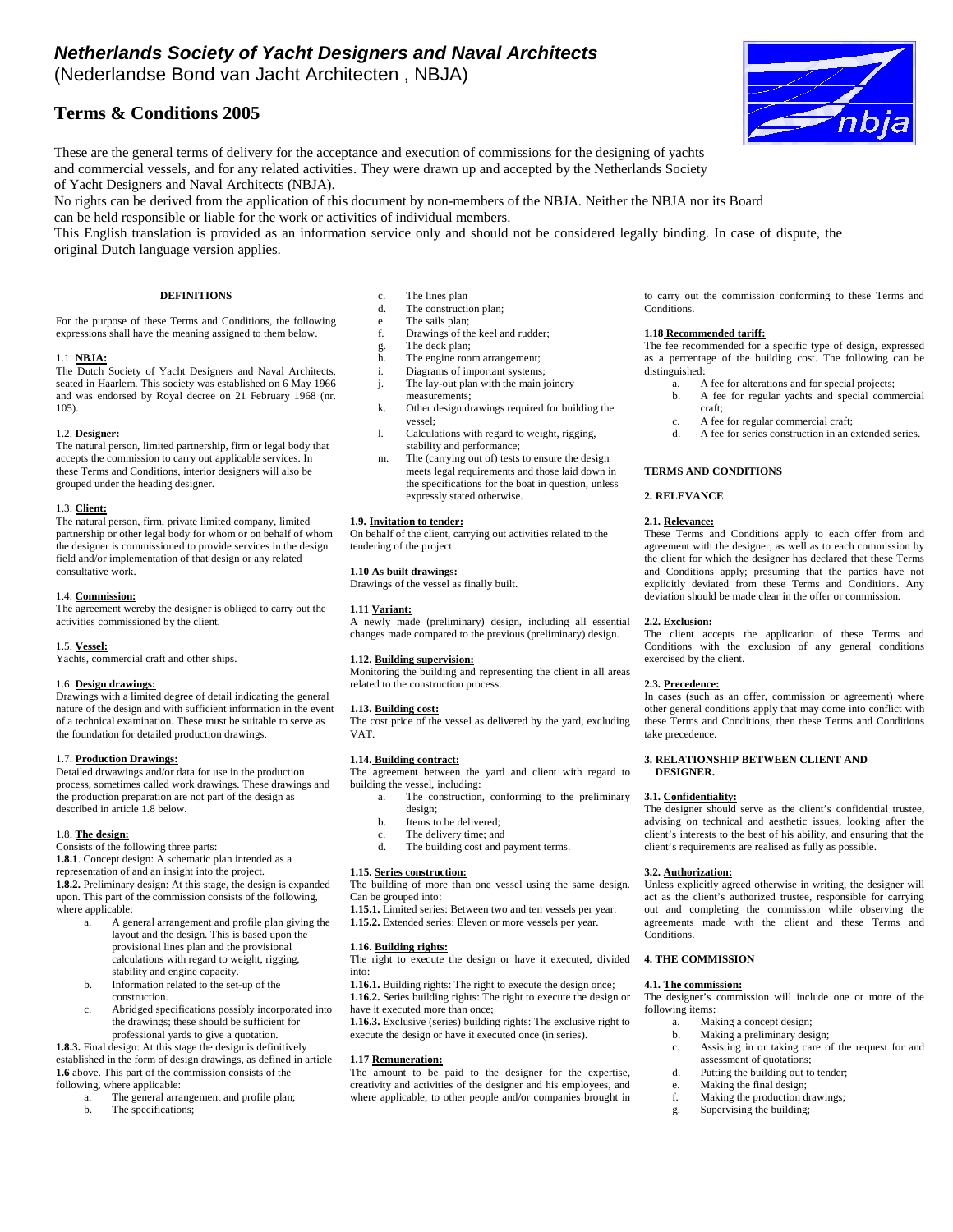- h. Giving advice;
- i. Providing assistance and support;
- j. Carrying out an expert's report;
- k. Other services.

#### **4.2. Scope of the commission;**

**4.2.1.** The commission for a concept design includes making a schematic plan as detailed in article 1.8.1.

**4.2.2.** The commission for making a preliminary design includes the activities detailed in article 1.8.2. **4.2.3.** The commission for making a final design includes the activities detailed in article 1.8.3.

## **4.3. Scope of a commission for tendering:**

This commission involves assisting in and/or carrying out activities related to:

- a. Requesting quotations for the building of the vessel;
	- b. Assessing these quotations;
	- c. Tendering out the building.

#### **4.4. Scope of an additional commission to make production drawings:**

This involves making the production drawings specified in this commission (see article 1.7.).

## **4.5. Scope of a commission for building supervision:**

**4.5.1.** In general, a commission for building supervision consists of the following activities, unless otherwise agreed:

- a. providing the yard with instructions for starting construction;
- b. making as many visits as deemed necessary by the designer to the yard to maintain a general overview of the execution and progress of the project;
- carrying out the tests and manoeuvres deemed necessary by the designer during the technical sea trials.

**4.5.2.** A Commission for building supervision gives the designer the authority detailed in article 7.1.

#### **4.6. Recording of a commission:**

**4.6.1.** Offer: Every offer is entirely without engagement. This also applies if a term for acceptance is mentioned. The offer can be revoked, except when the reverse was explicitly agreed. **4.6.2.** Realization: the commission is deemed to be realised as

soon as:

- a. the client has called in the support or advice of the designer and the designer has made it clear to the client before the start of his activities for the client that is regarded and accepted as a commission and
- b. the revocation periods mentioned in article 4.6.3. have passed, or before that, at the moment the designer has commenced carrying out the commission at the client's request.

## **4.6.3. Possibility for revocation:**

**4.6.3.1.** The designer can revoke his accepted offer within three business days without any liabilities.

**4.6.3.2.** The client can revoke his acceptance of the offer within three business days of the acceptance without any liabilities.

## **4.7. Required extra work:**

If the designer deems it necessary that some of the activities of a consecutive nature be carried out before their due order, the designer must inform the client of the consequences thereof.

## **4.8. Time of delivery:**

**4.8.1.** An agreed time of delivery is not a deadline, unless explicitly agreed otherwise.

**4.8.2.** As soon as the designer foresees a delay of the time of delivery, he must inform the client accordingly, such as in writing and stating the reasons of the delay.

**4.8.3.** The designer is not deemed to be in default until the moment the time of delivery has been exceeded by more than 20% as a consequence of causes attributable solely to the designer.

## **5. BUILDING RIGHTS**

#### **5.1. Obtaining the building rights:**

The client obtains the building rights according to article 1.16.1. by payment of the fees due as specified in article 4.2.3., unless agreed otherwise.

## **5.2. Obtaining the series building rights:**

The series building rights as mentioned in article 1.16.2. must be agreed explicitly between the parties.

#### **5.3. Exclusive (series) building rights:**

**5.3.1.** The exclusive (series) building rights must be agreed explicitly between the parties. They are extended to a natural person or a corporate body. It is not attached to a mould and/or a computer file, an image carrier or other data carriers.

**5.3.2.** In general, exclusive series building rights can only be extended if the client commits to building a certain number of vessels within a certain period, and/or paying the fees for the number of vessels in question.

**5.3.3.** The exclusive series building rights are only effective after payment of the fees due as detailed in articles 4.2.3., 10.1.3. and 12.1.3. or in articles 4.2.3., 10.1.4. and 12.1.4.

**5.3.4.** If series construction under exclusive series building rights is stopped or not commenced, the designer may request the client in writing to commence or continue building. If the client has not commenced or continued building within a year after this written request, and/or has not paid the fee for this series building, all the client's rights to building the relative type of vessel or having those built are cancelled.

#### **5.4. Execution:**

**5.4.1.** The design may only be carried out according to the drawings, calculations and specifications provided by the designer for this purpose. The client and/or the builder are not allowed to make alterations nor have alterations made to it. **5.4.2.** If the builder deems a different type of construction or

execution necessary or desirable, he must consult with the designer prior to carrying these out.

### **6. RESPONSIBILITY OF THE DESIGNER**

#### **6.1. Complying with requirements:**

The designer is responsible for ensuring his design complies with reasonable requirements of quality and functionality, and with other requirements that the client can prove to have submitted to the designer in the period between giving the commission and the completion of the preliminary design, including the specifications.

#### **6.2. Informing the client:**

If the designer is of the opinion that the requirements referred to in article 6.1. cannot be realised in the design, he must inform the client in a timely manner.

#### **6.3. Correct execution:**

The designer is responsible for the correct execution of the calculations and drawings for the design He is not responsible for the correct execution of the design by the yard.

#### **6.4. Aesthetic appreciation:**

The aesthetic appreciation of the design is not a factor in determining if the designer has fulfilled his commission.

#### **7. LICENCE AND RIGHTS GRANTED TO THE DESIGNER**

## **7.1. License for building supervision:**

**7.1.1.** An assignment to supervise building grants the designer the license to order the builder to deviate from the specifications and drawings. Prior consent of the client for latter is not required. However, this only applies to deviations which can be classed as changes of the construction regulations or aesthetically desirable changes in parts of the design, under the condition that:

- a. these changes remain within the scope of the building commission;
- b. the practical functionality of the vessel for the
- client's intentions is not compromised: c. the agreed building cost and delivery time are not
- exceeded due to changes.

**7.1.2.** The designer to whom the building supervision is commissioned is exclusively authorized to judge if the work has progressed to such an extent that, considering the situation on the day of survey, the builder has a right to payment of the partial of entire building cost, in the manner stipulated in the building contract.

#### **7.2. Relinquishing the assignment:**

**7.2.1.** In the following cases, the designer is always entitled to relinquish the assignment or at least to commence the cancellation of the contract, without impediment to the designer's rights to compensation:

- a. if the designer is informed of circumstances after accepting the commission, which give good reason to presume the client may not be able to fulfill his obligations;
- b. if the designer requested a security for fulfilling the client's obligations on acceptance of the commission and the client partly or entirely fails to deliver this security.

**7.2.2.** if circumstances arise involving persons and/or material used by the designer for the execution of the assignment, or generally be used by the designer, and are of such a nature that carrying out the commission would be impossible, or so objectionable or disproportionably expensive that complying with the commission cannot reasonably be demanded, the

designer is entitled to relinquish the commission or at least to cancel the agreement.

**7.2.3.** In case the designer should decease, his heirs or successors, as well as the client, have the right to end the commission prematurely for this reason.

## **7.3. Calculations:**

The results of the calculations made will be used to produce the design; the calculations are not submitted.

#### **7.4. Proprietary rights and copyrights:**

**7.4.1.** All originals and copies of sketches, drawings, calculations, forecasts, specifications, estimates, reports, computer files, image carriers and other data carriers and models remain the property of the designer, irrespective of the fact that they have been submitted to the client or to third parties.

**7.4.2.** In compliance with the (Dutch) Authors Act of 1912, the copyright and/or the exclusive right to a drawing or model, in compliance with the Uniform Benelux Act for Drawings and Models relating to designs, production drawings, sketches, photographs and all other images of the design or a part thereof, the models and building moulds as well as all objects, computer files, image carriers or other data carriers forming an image or picture of the design or part of the design, remain the exclusive property of the designer.

**7.4.3.** Using or transferring the above-mentioned images, data carriers or moulds is only allowed with the prior written permission of the designer.

**7.4.4.** If the client has at his disposal a computer file, an image carrier or a different data carrier registering the design or part of the design, or a mould manufactured for the production of the vessel or parts of it, he is held to utmost confidentiality concerning this information.

## **7.5. Other rights:**

**7.5.1.** The designer is entitled to deliver a design that deviates from what was agreed if it concerns alterations required to comply with applicable legal or non-legal regulations, or if it concerns minor alterations portending improvements.

**7.5.2.** The designer is entitled to carry out his designs himself, or have them carried out by or for others than the original client, as long as the reverse has not been agreed.

**7.5.3.** The designer has the right to make images of the vessel's interior and exterior, to have those images made, and to copy and publish those images.

#### **7.6. Name and logo:**

**7.6.1.** The designer has the right to provide the material realisation of his design with his name or logo, unless this damages the exterior or the use of the vessel.

**7.6.2.** Without affecting his other rights with regard to breach of copyright, the designer may demand for his name or logo on the vessel to be removed if the vessel's character or quality has been changed by alterations applied without his approval.

#### **7.7. Prizes and awards:**

Prizes, awards, etc. given to the designer for his role in the design or its execution remain property of the designer.

#### **8. LIABILTIES ASSUMED BY THE DESIGNER**

#### **8.1. Damage liability:**

**8.1.1.** The designer only accepts liability for damage sustained by the client that is caused by an accountable fault of the designer in complying with the agreement or by an unlawful act.

**8.1.2.** The designer is entitled to limit or repair the damage at his own expense.

**8.1.3.** The designer does not accept liability for damages caused by malice and gross misconduct of non-supervising subordinates and other persons employed in the execution of the commission.

**8.1.4.** The designer is not liable for damages consisting of or caused by faults relating to the function and quality and/or the suitability of the materials as well as other items that have been prescribed for use or that are provided by the client.

**8.1.5.** The designer is not liable for damage developed after the delivery of the vessel caused by inexpert use. lack of care and/or normal wear and tear, as well as damage caused by alterations to the vessel by the user or third parties.

**8.1.6.** The designer is not liable for damage the client sustains as a consequence of activities or negligence of builders or suppliers that do not comply with the drawings, the specifications and/or other conditions, unless the designer is culpable of any accountable faults in the sense of article 8.1.1. relating to agreed supervision.

#### **8.2. Other liabilities:**

**8.2.1.** The designer is not liable for mistakes involving parts of the vessel not designed by him, not designed under his responsibility, or not executed under his supervision. Neither is he liable for parts of the vessel if the liability has been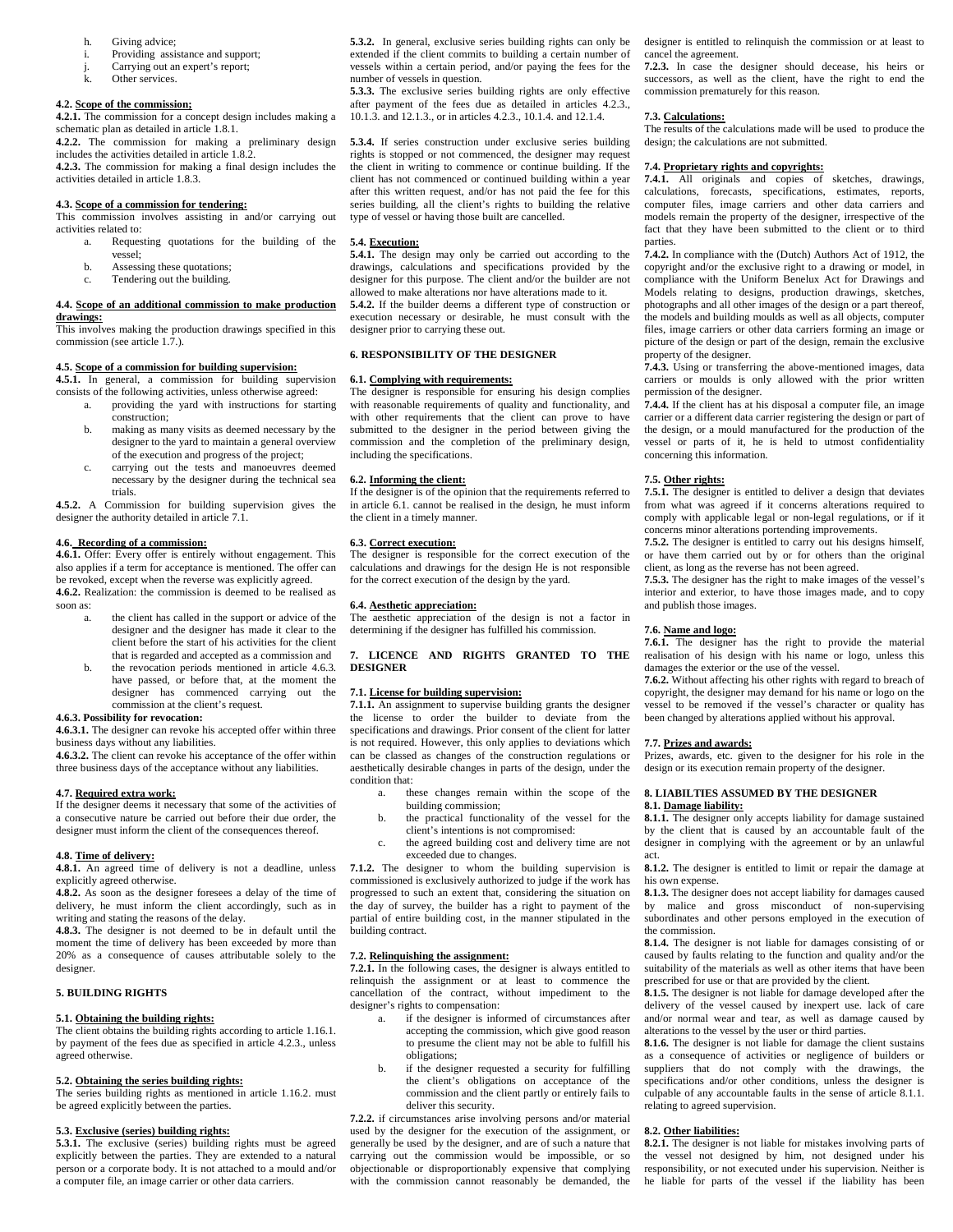transferred to the yard or to a supplier by specifications or by agreement of contracting or delivery.

**8.2.2.** 

The designer is liable for technically fitting the parts of the vessel that are designed and manufactured by third parties if the designer deems those parts to be sound; however, he is not responsible for their functioning or the results expected of such parts.

**8.2.3.** The designer always draws up cost estimates to the best of his ability, but free of engagement. He is not liable if the vessel or any part of it cannot be realised for the estimated price.

**8.2.4.** The liability of the designer is limited to half of the due fee.

**8.2.5.** The designer is not liable if his design complies with the following conditions:

- a. it was realised according to the commission obtained;
- b. it complies with the European Guidelines for Pleasure Craft, and/or to the regulations of a certified classification agency relative to the type of vessel concerned.

**8.3. Termination of liability: 8.3.1.** The liability of the designer ends after a successful technical sea trial.

**8.3.2.** Any claims on the designer, except for those recognised by him in writing, lapse twelve months after the date on which they were made.

## **9. RIGHTS AND OBLIGATIONS OF THE CLIENT. 9.1. Protection of the design:**

**9.1.1.** The client is not allowed to make any changes to the design and production drawings, the specifications or the vessels themselves – at least as far as the design is concerned – without prior permission of the designer.

**9.1.2.** The client, respectively his heir, has the obligation to keep completely confidential all design and production drawings, sketches, models and all other images of the design provided to him by the designer in connection with the commission. The client is explicitly not allowed to show or provide those to third parties that could make use of those for themselves or others.

## **9.2. Examination and claims:**

**9.2.1.** The client should examine the vessel upon delivery after the sea trial. The client must check that the vessel complies with his commission.

**9.2.2.** If visible faults or defects are detected for which the designer is liable as a consequence of the commission, the client must report this in writing to the designer upon delivery. **9.2.3.** Non-visible faults or defects for which the designer is liable as a consequence of the commission must be reported in writing to the designer within ten days of discovery, and at the latest six months after the sea trial or delivery.

#### **9.3. Publicity:**

**9.3.1.** Concerning a commission for series building, the client is entitled to publish the general plan and photographs of the vessel designed for advertising and promotion purposes. The client may publish other drawings of the design only with the written permission of the designer.

**9.3.2.** In all other cases, the builder or the client may only publish drawings or photographs of the vessel designed with the prior written permission of the designer.

**9.3.3.** When publishing drawings, photographs or descriptions of the vessel designed, the client and builder must:

- a. Name the designer of the vessel;
- b. State the copyright of the designer;
- c. Send the designer a copy of the publications or a copy thereof.

## **9.4. Termination of the assignment:**

**9.4.1.** If the client terminates the commission (in writing) for reasons other than a default of the designer in complying with the agreement, the client can revoke a commission for a design under the condition that he pays the following to the designer:

- a. the fee the designer would be due at completion of the relevant part of the assignment, as detailed in article 10.3.1.
- b. any expenses incurred or advance payments made by the designer;
- c. the expenses and advances resulting from any contracts the designer has already agreed for the completion of the commission.

**9.4.2.** If the client should decease, the commission is not cancelled for that reason.

## **10. FEE STIPULATIONS**

#### **10.1. The design fee:**

**10.1.1.** The fee for a design can be calculated from the building cost as referred to in articles **1.13** and **10.2.,** in accordance with a recommended tariff as referred to in article **1.18.,** for a single execution of the design when the building cost is expected to exceed the sum of  $\epsilon$  50.000,00, unless one of the following applies:

**10.1.2.** With regard to article 1.8., the design fee for a second execution, identical to the first, is 50% of the design fee current at the time of the first execution.

**10.1.3.** The design fee payable for a limited series is calculated as follows:

\* for the first execution – 100% of the design fee, in compliance with article 10.1.;

\* for the second execution – 50% of the design fee payable for the first execution;

 $*$  for each subsequent execution – 10% less than the previous execution, provided that the payable design fee amounts to a minimum of 20% of the full design fee.

**10.1.4.** The design fee for building an extended series of yachts will be payable for each hull built, in accordance with the recommended tariff as stated in article 1.18 (d).

**10.1.5.** In addition to the above mentioned method, which is based upon a percentage of the total building costs, the design fee can be determined in the following ways:

a. Based upon the time spent on realising the commission;

- b. Based upon a fixed amount, agreed upon by the parties beforehand and in writing;
- Based upon any other criterion agreed upon by both parties.

#### **10.2. Building cost and design fee stipulations:**

**10.2.1.** The building cost, representing the cost price of the vessel as delivered by the yard, excluding VAT, includes the following:

- a. The contract price quoted by the shipyard (without deducting possible trade-ins and excluding possible guarantee terms);
- b. The value of materials and/or parts for the vessel to be supplied by the client, or in his name, including the costs of their fitting as well as the wages of the workers employed by the client;
- c. The value of old or refurbished materials used, calculated as new materials, including the cost of their fitting.
- d. The cost of all technical equipment on board, including the installation and connection costs.

**10.2.2.** In the event of the commissioned design not being executed, and in the absence of the afore-mentioned particulars, the building cost is determined conclusively by the designer's estimate.

**10.2.3.** The building cost estimated by the designer is retained as a guideline for determining the design fee. The final design fee is calculated over the actual building cost of the vessel, in conformity with article 10.2.1.

**10.2.4.** In the event of an increase in building cost due to subsequent requirements set by the client, the design fee will be raised in an equitable manner and in accordance with the additional work this entails for the designer.

**10.2.5.** In the event that the building cost differs from the estimated building cost by more than 10% during the construction of the first three vessels, as covered by article **10.1.3.** and/or article **10.1.4.**, then the previously determined design fee will be amended and conclusively determined on the basis of the data obtained.

#### **10.3. Subdivision of the design fee**

**10.3.1.** The following subdivision in percentages applies as guideline for the remuneration of a design, in accordance with the segmentation in article 1.8.:

| a. the concept design     | 15% |
|---------------------------|-----|
| b. the preliminary design | 25% |
| c. final design           | 60% |

**10.3.2.** The client cannot derive a right to reduction of the remuneration in the event a vessel has been built according to the plans of the designer, and part of the work mentioned in article 10.3.1. has become superfluous and therefore has not been executed.

## **10.4. Deviations from the normal design fee:**

**10.4.1.** Should the client request more than two variations of the concept design during the building preparations, a third of the percentage for the concept design, as stated in article 10.3.1. (a) can be charged for each subsequent version.

**10.4.2.** Should the client desire exclusive building rights, then the design fee (with regard to article 1.8) will be higher than stipulated in article 10.1. It shall be determined by mutual agreement, subject to the expected production.

**10.4.3.** The design fee for the designer can be determined by an agreement, concluded between the parties, if the building cost for one-off design remains under € 50.000.

**10.4.4.** If a recommended tariff, as referred to in article 1.18 (b) applies to part of a design for a yacht an a different tariff, as referred to in articles 1.18 (a), or in articles 1.18 (b) and 1.18 (c) for commercial vessels, applies to another part of the design, the fee for each part will be calculated from the building cost for that part and the corresponding percentage.

**10.4.5.** The fee for alterations and repairs will be determined by a tariff as stated in article 1.18 (a). The cost of the alterations and repairs is used as the basis for the fee.

**10.4.6.** When a commission for a design is not covered by these Terms and Conditions, the design fee is determined by mutual agreement and in equitable fashion based upon this document.

**10.4.7.** If the designer resigns from his commission due to the circumstances stated in articles 7.2.1. or 7.2.2., he has the right to a remuneration for the services rendered and (advance) expenses incurred in the performance of his duties as designer in addition to the expenses and costs ensuing from any obligations already assumed in his capacity as designer for the further execution of the commission.

#### **10.5. Remuneration for additional design work and building supervision:**

**10.5.1.** The fee for the following additional design work is determined separately, in consultation with the client and will be proportionate to the work it involves for the designer and his staff:

- The compilation by the designer of exceptional information, necessary for creating the design, insofar as it is not provided by the client.
- b. The creation of entirely or partially new drawings, calculations, specifications or a budget should the client desire fundamental changes in a task that was already concluded.
- c. Other design activities, beyond the scope of ordinary design work.

**10.5.2.** In principle, the fee for building supervision is invoiced per hour worked, in consultation with the client and proportionate to:

- a. the work to be performed by the designer and his staff.
- b. the distance and the transport connections to the shipyard.

#### **10.6. Remuneration for other services:**

For the activities mentioned in articles 4.1. (h to k inclusive), the designer is due a fee calculated on the basis of the duration of the work and the importance of the commission.

#### **10.7. Remuneration of consultants:**

Consultants for special technical installations, for the interior of the vessel or for special parts of the design, will be appointed by the client in consultation with the designer.The fee for these consultants is payable by the client.

#### **10.8. Value Added Tax (VAT):**

Every remuneration or payment deriving from these Terms and Conditions is subject to being increased by VAT, as described by law.

## **11. SUPPLEMENTARY CHARGES.**

#### **11.1. Reimbursement of expenses:**

The following expenses are chargeable to the client:

- a. Travel and accommodation expenses incurred by the designer and his staff for the purpose of fulfilling the commission;
- b. Expenses incurred in duplicating the drawings, specifications, enclosures and other documents;
- c. Expenses incurred in drawing up contracts and translations;
- d. Expenses incurred in inspecting and/or testing the materials, insofar as this cannot take place at the shipyard or at the installer's premises;
- e. Expenses incurred in model testing;
- f. Expenses incurred with the classification agencies;
- g. Expenses incurred in models and photography
- requested by the client; h. Expenses incurred in advertisements, postage,
- stamps, telephone, fax, telegraph, telex, registration etc.;
- i. Expenses incurred in legal matters and arbitration proceedings against a third party.